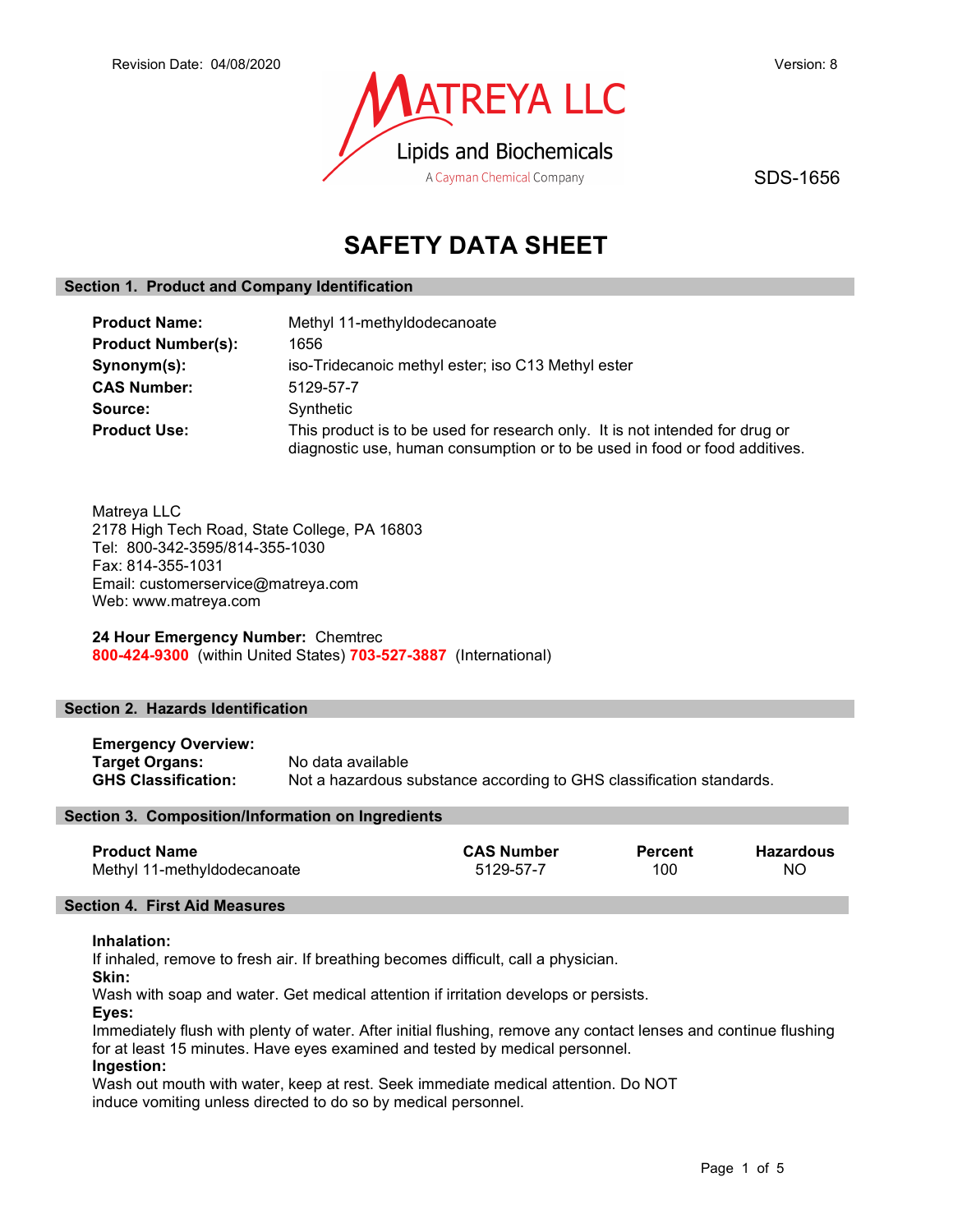#### Section 5. Fire Fighting Measures

#### Suitable extinguishing media:

Use dry chemical, alcohol-resistant appropriate foam, carbon dioxide, or water spray. Specific hazards arising from the chemical: No data available Special protective actions for fire fighters: No data available Special protective equipment for fire fighters: Wear breathing apparatus and use water spray to keep fire-exposed containers cool.

#### Section 6. Accidental Release Measures

### Personal precautions:

Wear appropriate personal protective equipment. After contact with skin, wash immediately with plenty of water.

### Environmental precautions:

Do not let product enter drains.

Methods and Materials for containment and cleaning up: Sweep up and keep in suitable, closed container for disposal.

#### Section 7. Handling and Storage

#### Precautions for safe handling:

Avoid contact with eyes, skin or clothing. Do not ingest. Use only with adequate ventilation. Keep sealed when not in use. Wear appropriate personal protective equipment.

#### Conditions for safe storage, including incompatibilities:

Recommended storage temperature: -20°C. Keep container tightly closed in a dry and well-ventilated place.

#### Section 8. Exposure Controls/Personal Protection

This product contains no substances with occupational exposure limit values.

#### Engineering Controls:

No specific ventilation required.

#### Personal Protective Equipment:

### Respiratory protection:

Respiratory protection is not required. Where protection from nuisance levels of dusts are desired, use type N95 (US) or type P1 (EN 143) dust masks. Use respirators and components tested and approved under appropriate government standards such as NIOSH (US) or CEN (EU).

# Hand protection:

For prolonged or repeated contact use protective gloves. Recommended: Nitrile rubber Eye protection:

Safety eyewear should be worn at all times to avoid exposure to liquid splashes, mists, or dusts.

# Recommended: Safety glasses with side shields or goggles.

# Skin protection:

Protective clothing should be selected specifically for the working place, depending on concentration and quantity of the hazardous substances handled. Recommended: Lab coat

#### Section 9. Physical and Chemical Properties

Appearance: Liquid **Odor:** No data available Odor threshold: Contract the Society of the No data available **pH:**  $\blacksquare$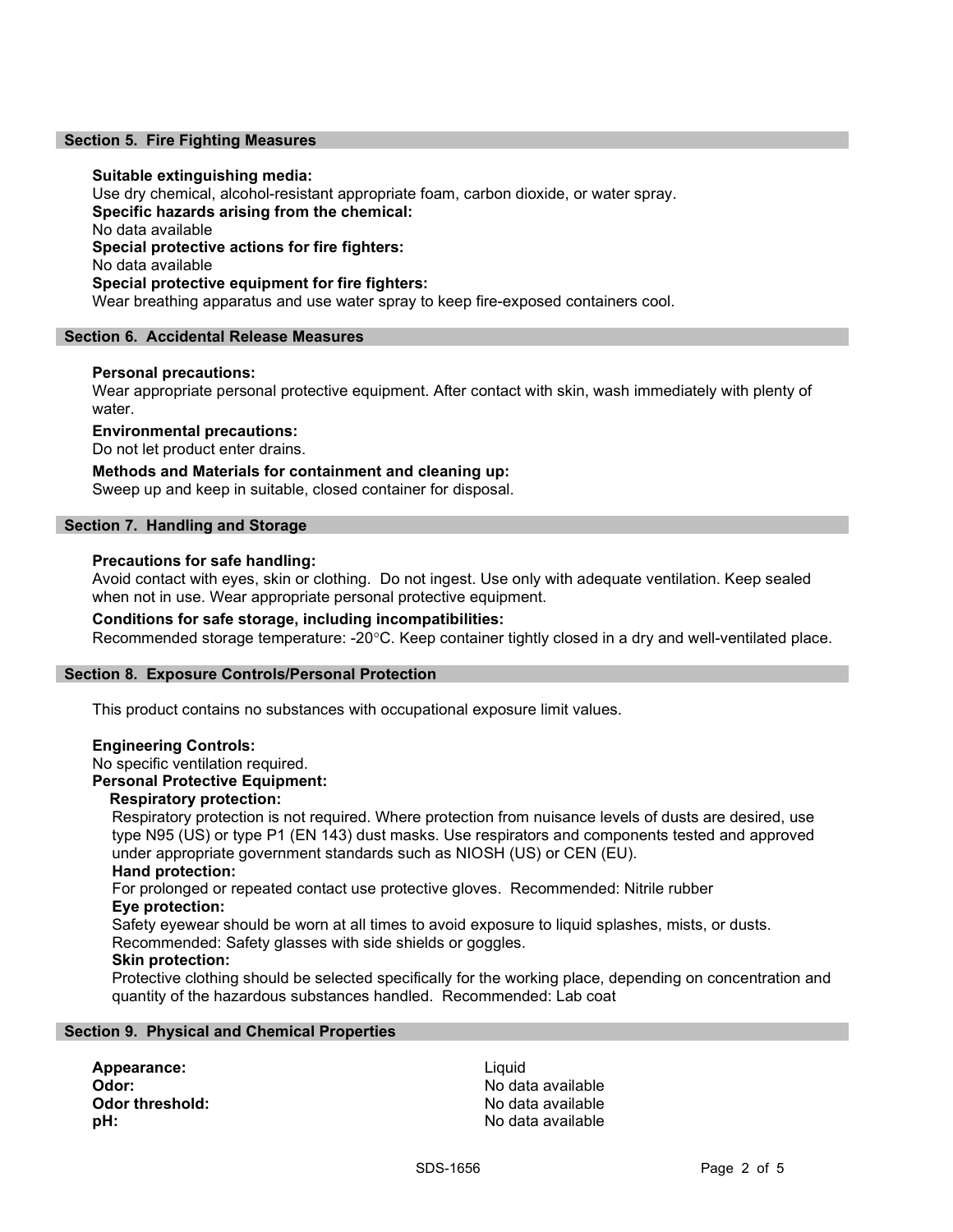- Melting/Freezing point: Melting/Freezing point: Initial boiling point and boiling range: No data available Flash point: No data available **Evaporation rate:** No data available Flammability (solid, gas): No data available Upper/Lower flammability or explosive limit: No data available Vapor pressure: No data available Vapor density: No data available Relative density: No data available Solubility (ies):<br> **Solubility (ies):** Chloroform, ethyl ether, methylene chloride<br>
No data available Partition coefficient (n-octanol/water): Auto-ignition temperature: No data available Decomposition temperature: No data available Viscosity: No data available Molecular formula: C<sub>14</sub>H<sub>28</sub>O<sub>2</sub> Molecular weight: 228
- 

#### Section 10. Stability and Reactivity

#### Reactivity:

Stable under recommended storage conditions.

Chemical stability: Stable under recommended storage conditions.

Possibility of hazardous reaction: No data available

Conditions to avoid: No data available

Incompatible materials: No data available

Hazardous decomposition products: No data available

### Section 11. Toxicological Information

# Acute toxicity:

No data available

Skin corrosion / irritation: No data available

Serious eye damage / irritation:

No data available Respiratory or skin sensitization:

No data available

Germ cell mutagenicity: No data available

#### Carcinogenicity:

No component of this product present at levels greater than or equal to 0.1% is identified as a carcinogen or potential carcinogen by IARC, ACGIH, NTP or OSHA.

Reproductive toxicity: No data available

Specific target organ toxicity - single exposure: No data available

Specific target organ toxicity - repeated exposure: No data available

Aspiration hazard: No data available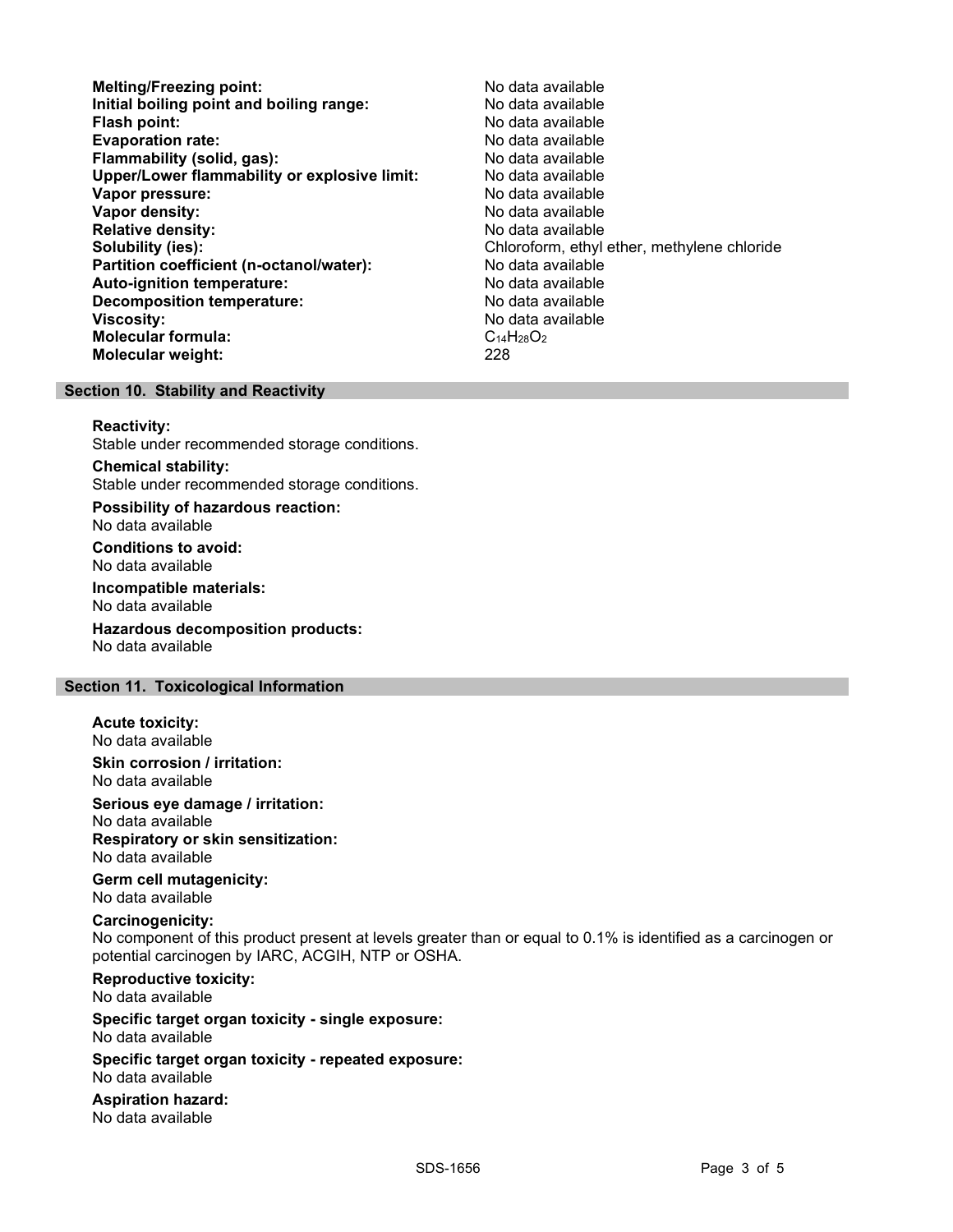#### Section 12. Ecological Information

#### Toxicity:

No ecological data available for this product. Persistence and degradability: No data available Bioaccumulative potential: No data available

Bioaccumulation: No data available

Mobility in soil: No data available Other adverse effects:

No data available

#### Section 13. Disposal Consideration

#### Disposal methods:

Observe all federal, state and local environmental regulations.

#### Section 14. Transportation Information

| DOT (US)<br><b>UN Number:</b>                       | Not dangerous goods |
|-----------------------------------------------------|---------------------|
| <b>Land Transport ADR/RID</b><br><b>UN Number:</b>  | Not dangerous goods |
| <b>Maritime Transport IMDG</b><br><b>UN Number:</b> | Not dangerous goods |
| <b>Air Transport ICAO/IATA</b><br><b>UN Number:</b> | Not dangerous goods |

# Section 15. Regulatory Information

| <b>Product Name</b>         |  |
|-----------------------------|--|
| Methyl 11-methyldodecanoate |  |

**CAS Number** 5129-57-7

#### SARA 302 Components:

No chemicals in this material are subject to the reporting requirements of SARA Title III, Section 302.

#### SARA 313 Components:

This material does not contain any chemical components with known CAS numbers that exceed the threshold (De Minimis) reporting levels established by SARA Title III, Section 313.

#### SARA 311/312 Hazards:

No 311/312 SARA Hazards

#### California Prop. 65 Components:

This product does not contain any chemicals known to State of California to cause cancer, birth, or any other reproductive defects.

#### DSL/NDSL status:

This product contains the following components that are not on the Canadian DSL nor NDSL lists.